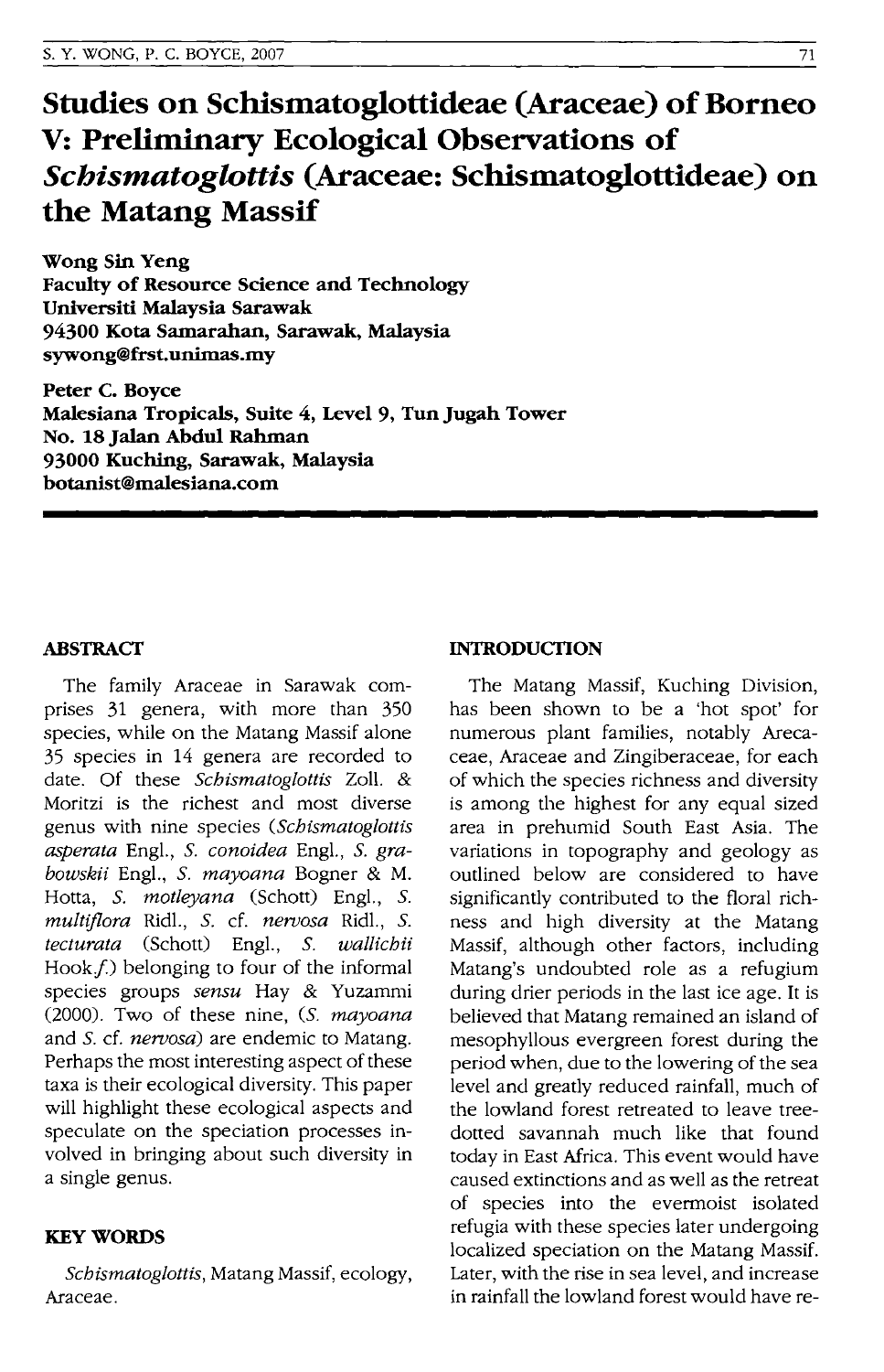established and the Matang Massif together with its mesophytic herbaceous flora would have re-joined the surrounding landscapes.

# **HISTORY**

The Matang Massif was among the first areas in Borneo that was the subject of biological exploration in the  $19<sup>th</sup>$  century with the eminent Italian naturalist, Odoardo Beccari making enormously important historical collections between 1865 and 1868 from which he published on *Microcasia* (= *Bucephalandra)* in 1879 (Beccari, 1879). During his time on Matang, Beccari made numerous collections of aroids which were later worked up by Engler and published in Beccari's *Malesia*  (Engler in Beccari, 1882). Engler described among several species from Matang, *Schismatoglottis asperata* Engl., S. *conoidea*  Engl. and S. *beccariana* var. *cuspidata*  which was later sunk into S. *mayoana*  Bogner & M.Hotta. Coupled with works by Ridley (1905) who himself made a trip to Sarawak in 1903 and Merril (1921) these seminal studies laid the foundation for our Matang work, which aims to catalogue and describe the aroids of Matang (including Singgai and Berendang).

# **TIlE MATANG MASSIF**

# **Location & Geology**

The Matang Massif runs  $SW - NE$  some 30 km west of Kuching and comprises a series of peaks: Merkangau, Spugu, Serapi, Kagan, Bawang, Matang and Selang. There are two additional, isolated, peaks, Berendang and Senggi, to the SW of the main massif. The highest peak, Gunung (Malay for mountain) Serapi, is 911 m above sea level and flanked by steep slopes running to the narrow ridge top. Gunung Serapi comprises a thick succession of sandstone, conglomerate and interbedded shale while the ridge top forest is kerangas forest on deep podsols or peaty rather than sandy loam typical of lowland kerangas forest. The sandstone is fine- to mediumgrained and consists of mainly angular grains of quartz with some feldspar. Conglomerate occurs as thin beds and lenses and consists of rounded pebbles in a sandy matrix. Most of the pebbles are of sedimentary rock, including chert and jasper, but volcanic and igneous rocks also occur. The shale is a fine grained rock, formed by consolidation of clay, silt and/or mud. These rocks belong to the Plateau Sandstone Formation which forms huge saucershaped basins deposited between 45 and 100 million years ago. The Matang Massif includes Kubah National Park at the northwest flank and ridge of the Gunung Serapi massif. The low-lying land north and east of Gunung Serapi consists mainly of shale, with some siltstone, of the Bau Formation. The shale is hard, dark grey or blue, and in places rich in plant remains (Hazebroek & Abang Kashim, 2000).

The Matang Massif serves as a water catchment area for Kuching Division where the forests allow much of the rainwater to be absorbed into the sandstone rocks. These porous rocks act as a huge sponge or reservoir water holding supply.

# **Forest Types & Ecology**

Kerangas forest is developed on slopes formed by sandstone bedding surfaces, mainly on the western flanks of Gunung Serapi and its northwest ridge. Riverine forest in Matang massif is found in the broad valley of the Rayu River. Alluvium in the flat bottom of the Rayu River consists of sand and mud deposited when the river floods its banks. Transition between forest types is gradual. Shrub and secondary forest of Mixed Dipterocarp Forest (MDF) is gradually growing up where the natural forest had been removed from past logging activities (Hazebroek & Abang Kashim, 2000).

Red-yellow podzolic soils cover most of the rocks where the natural vegetation on these soils is mainly MDF, and its deep shaded forest floor provide excellent habitat for forest herbs. Steep gallery also provides moist and shady environment which is most suitable for terrestrial aroids. Riverine forest is moderately rich with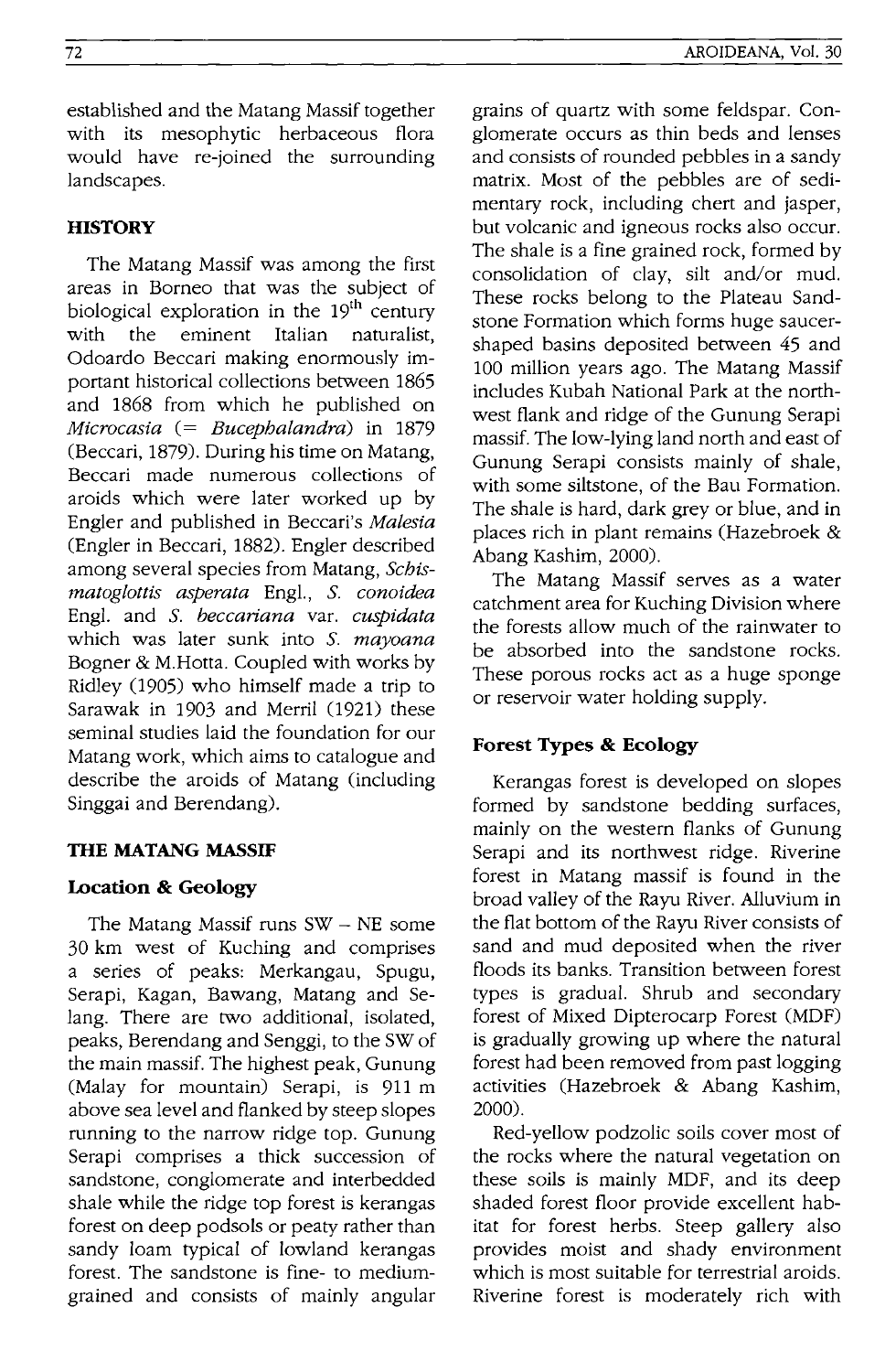aroids due to its tendency to occasional floods which disperse the seeds or seedlings, and with its high humidity providing suitable growing conditions.

The remarkably rich floral diversity of the Matang Massif is almost certainly due to the combination of heterogeologies of intercalated sandstones and shales, and further at the east, limestones coupled with a wide range of soils and exposures that, along with features such as the valley bottoms, hill slopes, ridge tops and stream banks created by the dissected landscape, provides numerous ecologies and micro habitats. The Matang Massif is a centre of endemic and narrowly distributed taxa which occur from riverine forest via transitional lowland and upper hill MDF to kerangas.

# **Ecology of** *Schismatoglottis* **on Matang Massif**

*Schismatoglottis* Zoll. & Moritzi is by far the largest aroid genus in Borneo (in excess of 100 species) and together with four smaller satellite taxa, *Aridarum* Ridl., *Bucephalandra* Schott, *Phymatarum* M.Hotta and *Piptospatha* N.E.Br., comprises Tribe Schismatoglottideae. *Schismatoglottis* extends from Myanmar throughout the nonmonsoonal parts of Thailand and Indochina into SW tropical China (Yunnan) southwards through Malesia to the tropical Western Pacific. There are also a few species in the Neotropics. The richest and most diverse concentration is in Borneo, where an estimated 95% of *Schismatoglottis*  are endemic.

Most *Schismatoglottis* are terrestrial and are often abundantly common in the forest herb layer; the genus also comprises a significant number of rheophytes or lithophytes, sometimes restricted to particular substrates. *Schismatoglottis* frequently display a high degree of micro-endemism.

Seven of the nine species of *Schismatoglottis* present on Matang occur in MDF. The exceptions are S. *multiflora* Ridl. and S. *mayoana* Bogner & M.Hotta which are obligate rheophytes and lithophytic respectively.

*Schismatoglottis motleyana* (Schott) Engl., (Fig. 1), S. cf. *viridissima* A.Hay (Fig. 2) and S. *wallichii* Hook. f. (Fig. 3) belong to the calyptrata Group (see Hay & Yuzammi, 2000) delimited by fully adnate petiolar sheaths and hapaxanthic-shoots, and while widespread on a variety of substrates elsewhere in Sarawak on Matang are notably restricted to sandstone-derived soils in open but evermoist forest. *Schismatoglottis* cf. *viridissima* often include a few individuals which vegetatively look similar to S. *motleyana* but without yellow stains on the scar tissues of the base of petioles. *Schismatoglottis wallichii* occurs in riverine forest into MDF and also in the transition between MDF to kerangas whereas S. *motleyana* sometimes occur in kerangas (tropical heath forest) when it is not too dry. All ultimately form large clonal colonies that seldom flower but rather spread by vigorous stolons. These species on Matang display high abundance in big populations but low morphological diversity.

*Schismatoglottis asperata* Engl., S. *conoidea* Engl. and S. cf. *nervosa* Ridl., pleionanthic-shooted species grouped under S. *asperata* group (Hay & Yuzammi, 2000), are found on both' shales and sandstones in deep shade in MDF and riverine forest. These species are notable for profuse flowering and considerable seedling regeneration.

*Schismatoglottis asperata* (Fig. 4 & 5) and S. *conoidea* (Fig. 6), both originally described from Matang, display marked variation between different populations, especially in leaf markings, from blotched yellow to plain green. *Schismatoglottis asperata* is readily identified by its asperate crisped alate petioles with an open petiolar sheath and occurs in wide variety of variegated forms occurring in presumably interbreeding populations with non-variegated forms.

*Schismatoglottis conoidea* is highly distinctive with its elongated internodes and slender stems which are white, at first erect, later becoming decumbent, with plants forming loose, creeping colonies with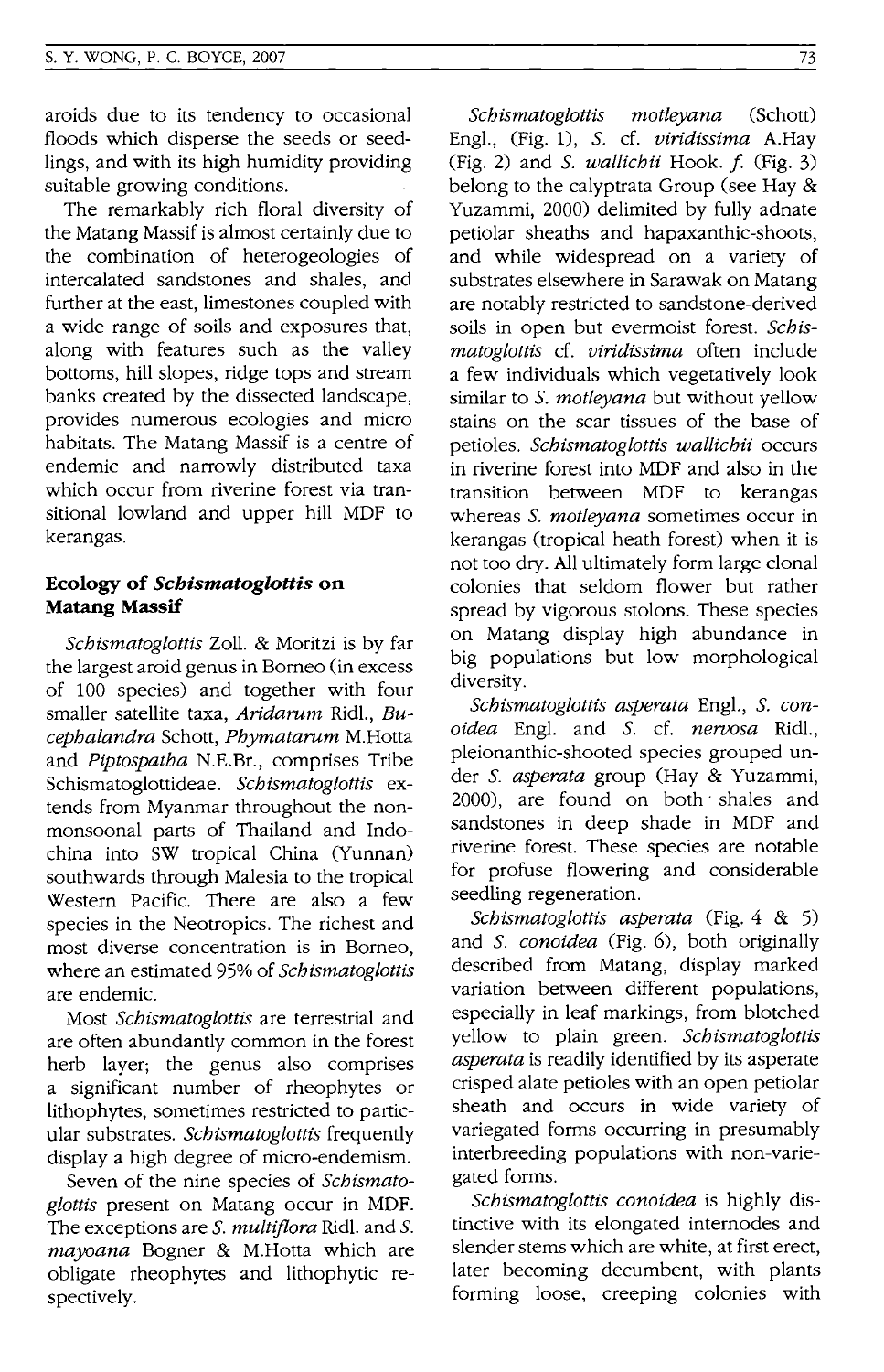

Fig. 1. *Schismatoglottis motleyana* (Schott) Engl. with cordate leaf bases and spotted leaf laminae.



Fig. 2. *Schismatoglottis* cf. *uiridissima* A. Hay showing cordate leaf bases and two emerging inflorescences.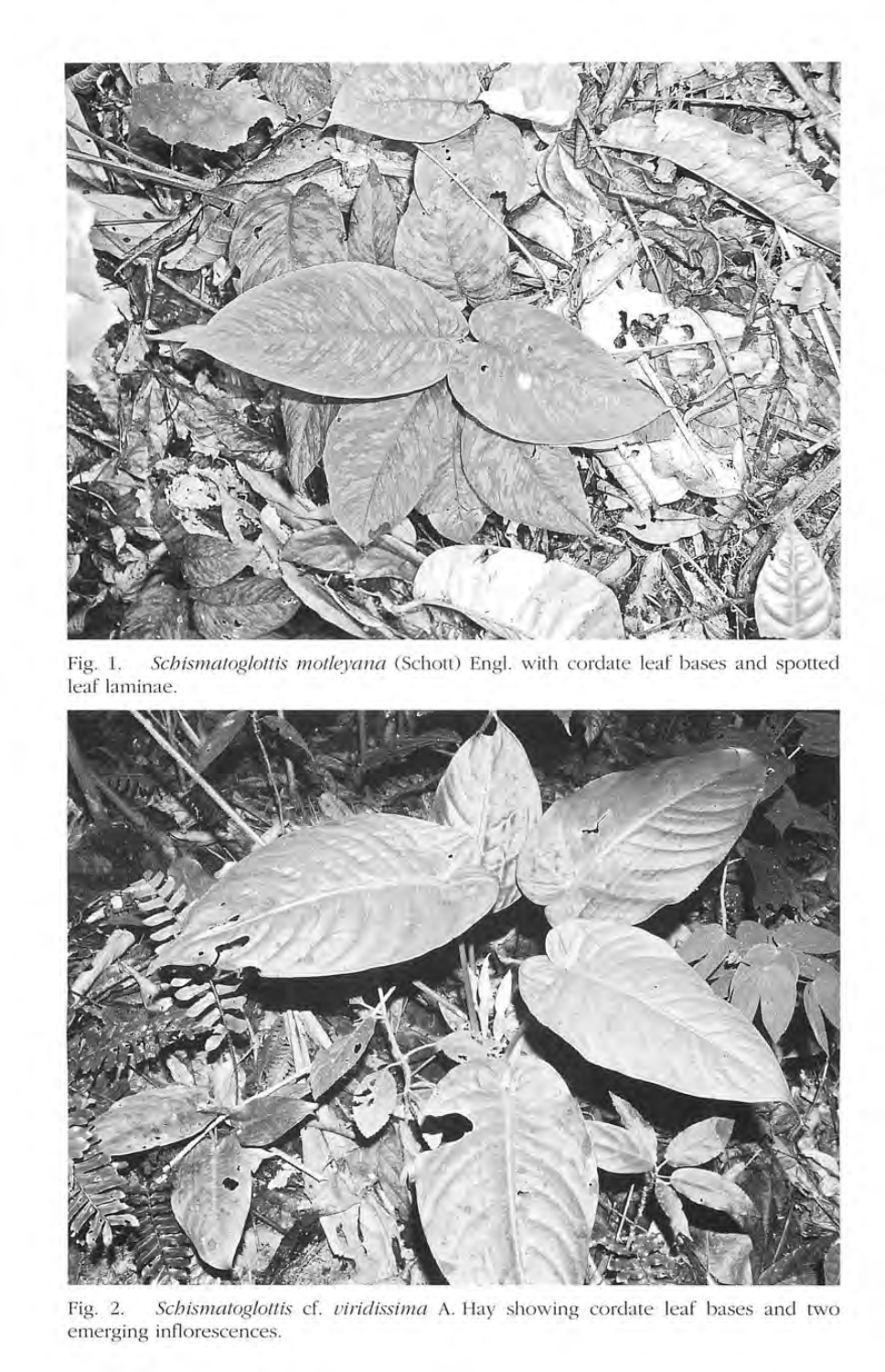

Fig. 3. *Schismatoglottis wallichii* Hook. *f.* with lanceolate plain dark green leaf lamina and solitary inflorescence.



Fig. 4. *Schismatoglottis asperata* Engl. in its plain leaf form.

uniform morphology within the same population.

By comparison, S. cf. *nervosa* (Fig. 7) is highly uniform in appearance. Readily identified by the petioles with longitudinal ridges and the strong terpenoid smell released when its vegetative tissues are crushed, this is one of several yet to be described vicariant species related to S. *nervosa* Ricll. (Wong, in prep). The ecology of this new species differs from its nearest sister species, S. *nervosa,* in that S. d. *neruosa* grows terrestrially in deep litter over exposed black soil, sometimes between sandstone rocks while S. nervosa is restricted exclusively to humus pockets at the base of the Bau limestones. Species of the "nervosa complex" are each highly micro-endemic to particular geologies and ecologies and are also seemingly sensitive to disturbance. When gross disturbance occurred in an area in Matang, as observed by the two authors at the Indian Temple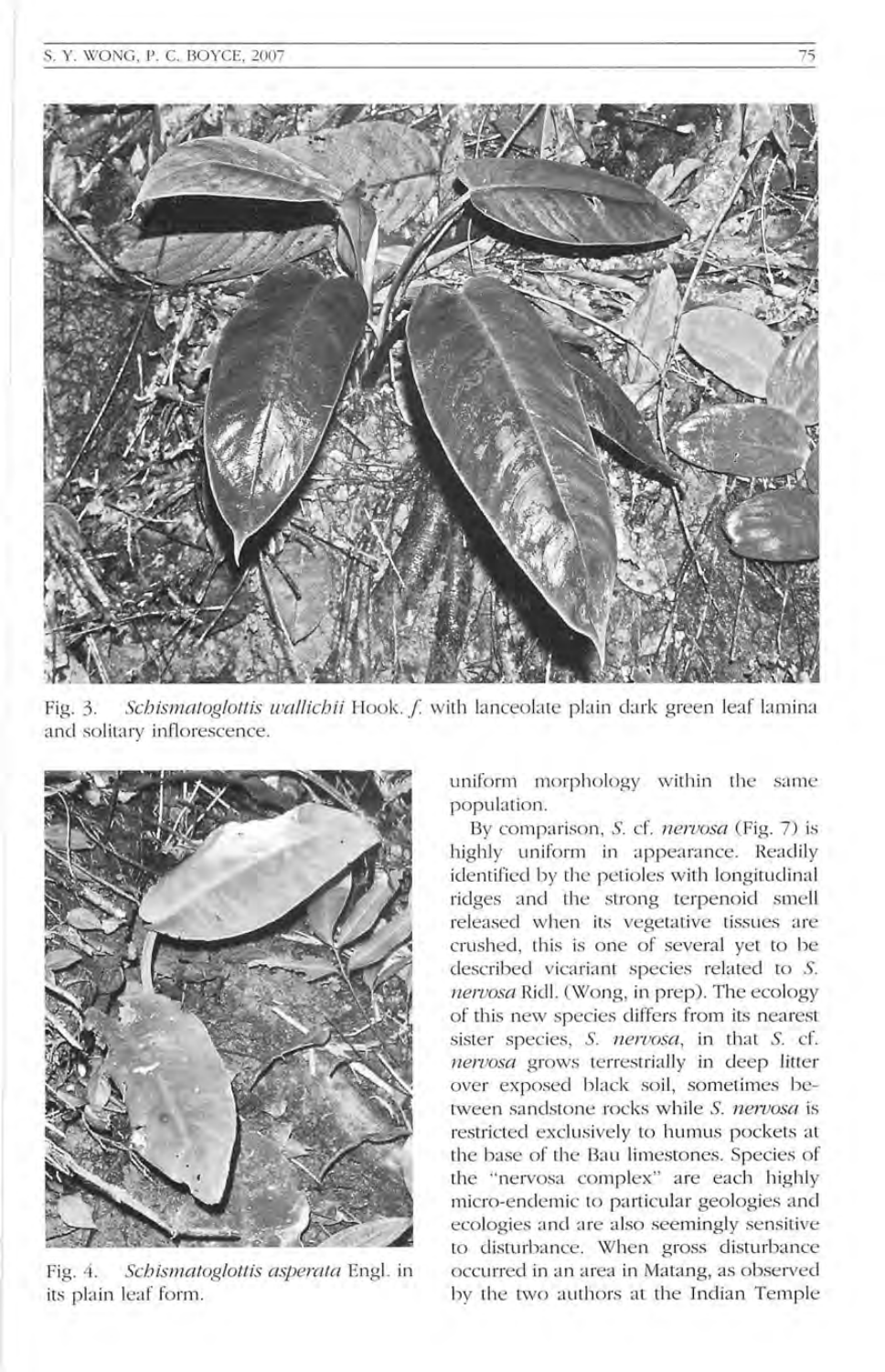

Fig. 5. Schismatoglottis asperata Engl. with white-blotched leaf laminae.

trail, the species went extinct from the locality.

*SebismatogloltiS teeturata* (Schott) Eng!. (Fig. 8 & 9) is a lithophyte or grows on deeply shady and consolidated earth banks. This species displays unusual shoot organisation with the petiolar sheath greatly reduced so as to become no longer functional as a protective structure and with the leaf-protective role of the sheath taken over by prophylls and cataphylls; similar morphology occurs in many *Pbilodendron* Schott. *Sebismatoglottis teeluntla*  flowers profusely at Matang and as a result most populations comprise individuals from seed and thus display wide variations in size and leaf lamina colouration although inflorescences show little or no correlated va riation.

*Sebismatoglottis mayoana* and S. *multi flora* are members of the Multiflora Group

sensu Hay & Yuzammi (2000) defined by, among other characters, pleionanthic shoots and the adnate portion of the petiolar sheath short but the remainder extended into long ligular portion. Schis*matoglot1is mult{flont* is widespread in but endemic to West Sarawak and West Kalimantan while S. *mayoana* is as far as is known endemic to the Matang area. *Sebismatoglottis mayoana* and S. *mulli flora* differ by the presence of a spadix appendix in S. mayoana, but none in S. *multiflora* and in the leaves which are glossy dark green in S. *multiflora* and matte oli ve-green in S. *mayoana.* Other diagnostic characters involve the mechanics of the inflorescence, particularly the spathe, during anthesis. On-going field work has shown that the pollination strategy is ma rkedly different in the two species and that these inflorescence mechanics and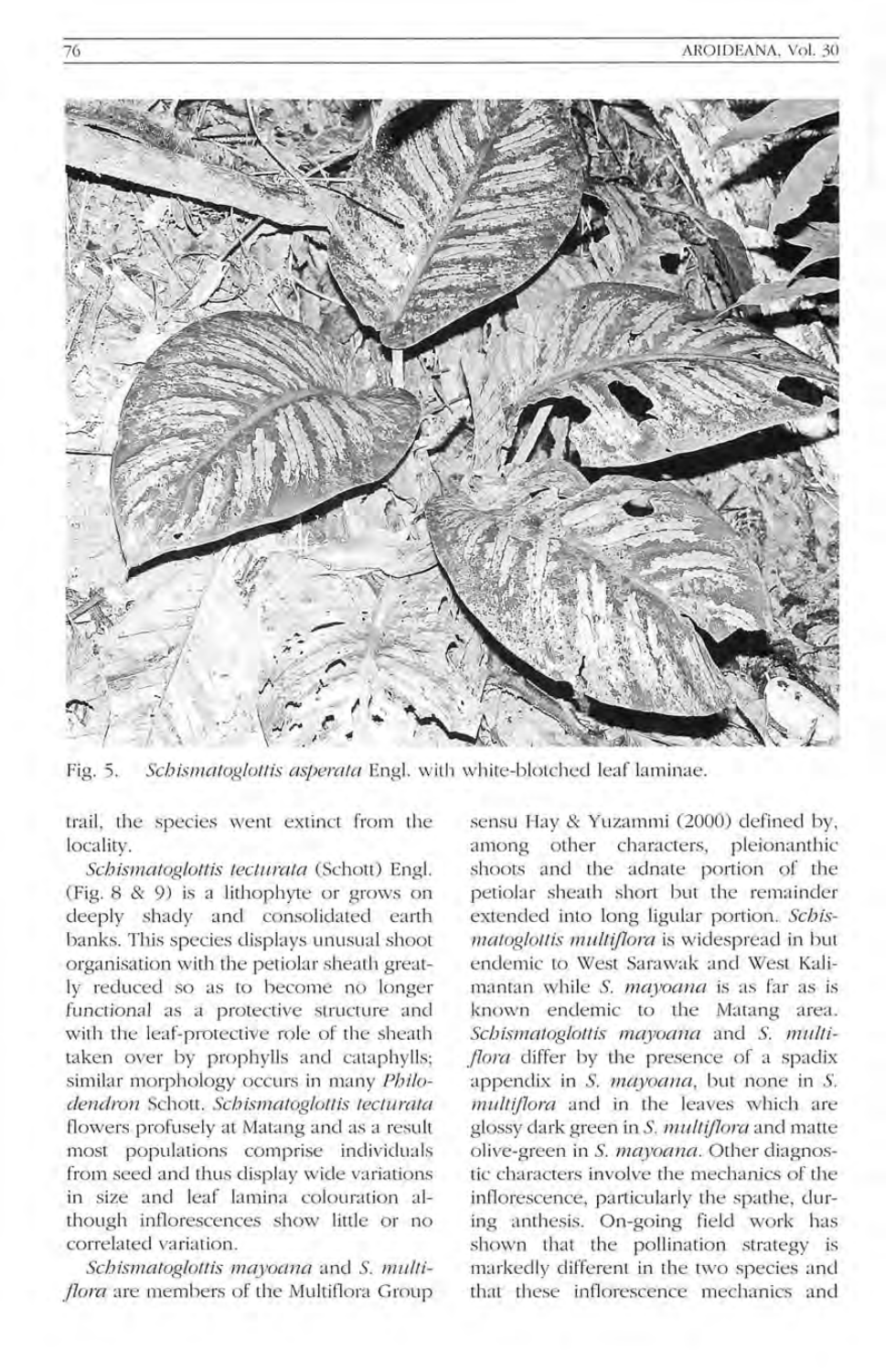#### S. Y. WONG, P. C. BOYCE, 2007



Fig. 6. *Schismatoglottis conoidea* Engl. with plain dark green leaf laminae, at female anthesis.

pollination differences are coupled with different fruit and seed dispersal strategies. A detailed account of these findings and their taxonomic and ecological implications will be published by Lee et al. (in prep).

Aside from the above morphological differences, the species differ significantly in their ecology. *Schismatoglottis mayoana* (Fig. 10 & 11) usually occurs as a lithophyte on sandstones under light to heavy shade, whereas *S. multiflora* is an obligate rheophyte (Fig. 12). *Schismatog!ottis mayocma*  sometimes occurs on steep gallery forest on sandstone in wet or rarely dry shady shade MDF. Sometimes, both species occur sympatrically on shales and sandstones on the main watercourses in Matang but always with S. *multijlom* in the path of the water flow and S. mayoana on the cliff sides of the waterfalls away from all but the heaviest spate flow.



Fig. 7. *Schismatoglottis* cf. *neruosa* Ricll. at male anthesis.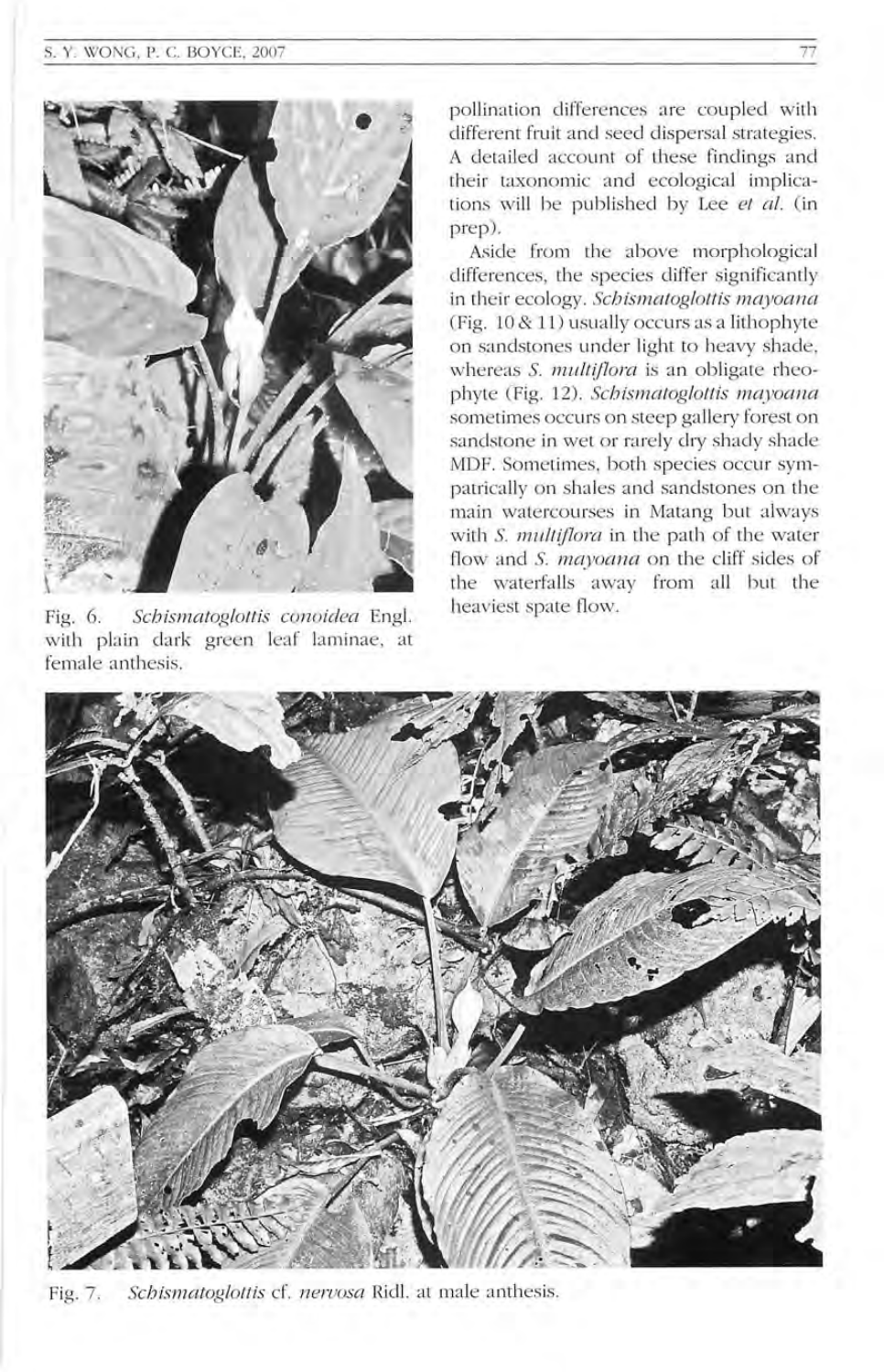

Fig. 8. *Schismatoglottis tecturata* (Schott) Engl. with plain leaf laminae, growing on consolidated earth banks.



Fig. 9. *Schismatoglottis tecturata* (Schott) Engl. with grey mid-band to the leaf laminae.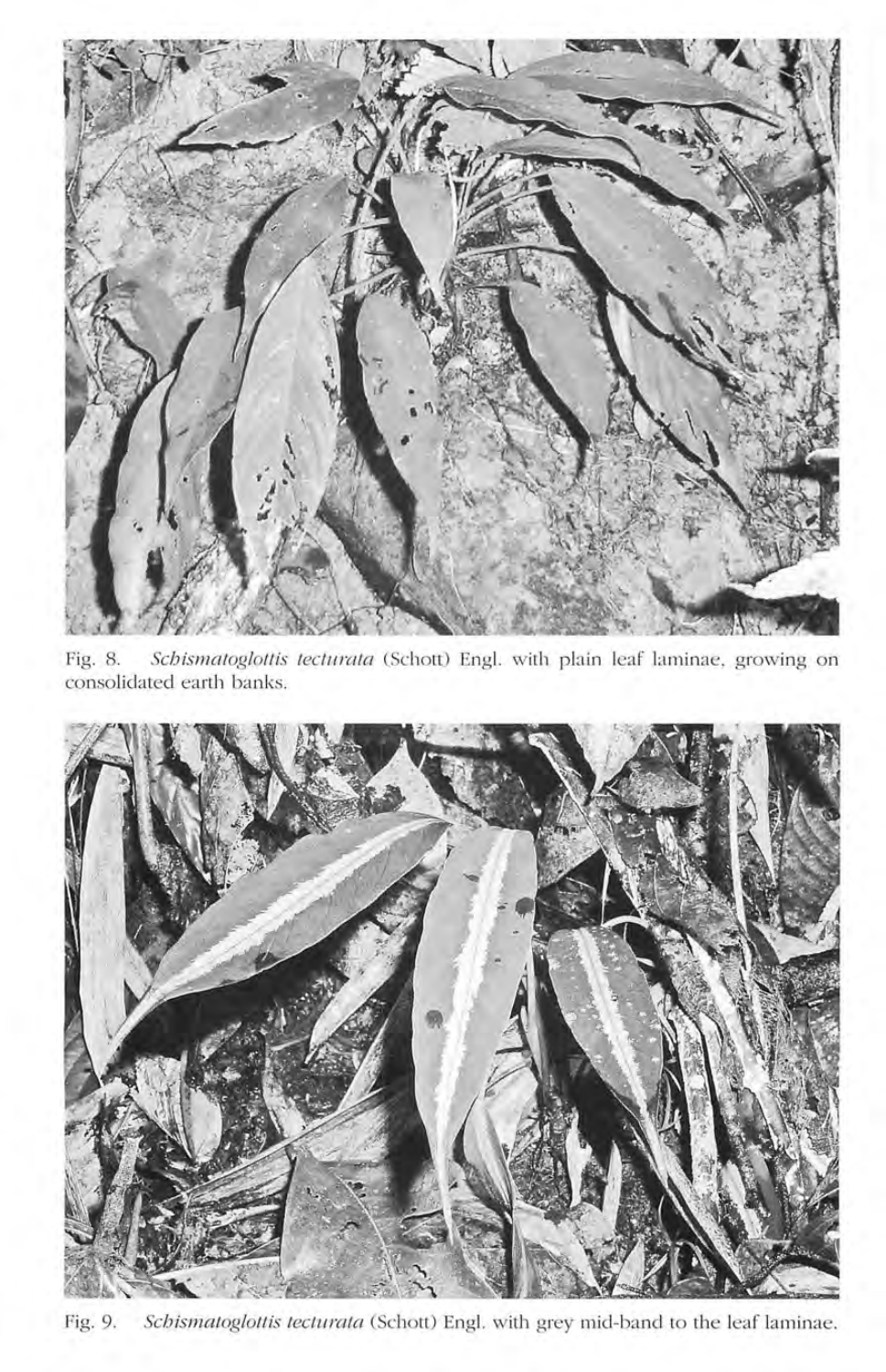

Fig. 10. *Schismatoglottis mayoana* Bogner & M. Hotta on the side of a small waterfall on sandstone.



Fig. 11. *Scbismatogloltis mayoana* Bogner & M. Hotta on the steep and dry soil gallery forest; note the pendant inflorescence.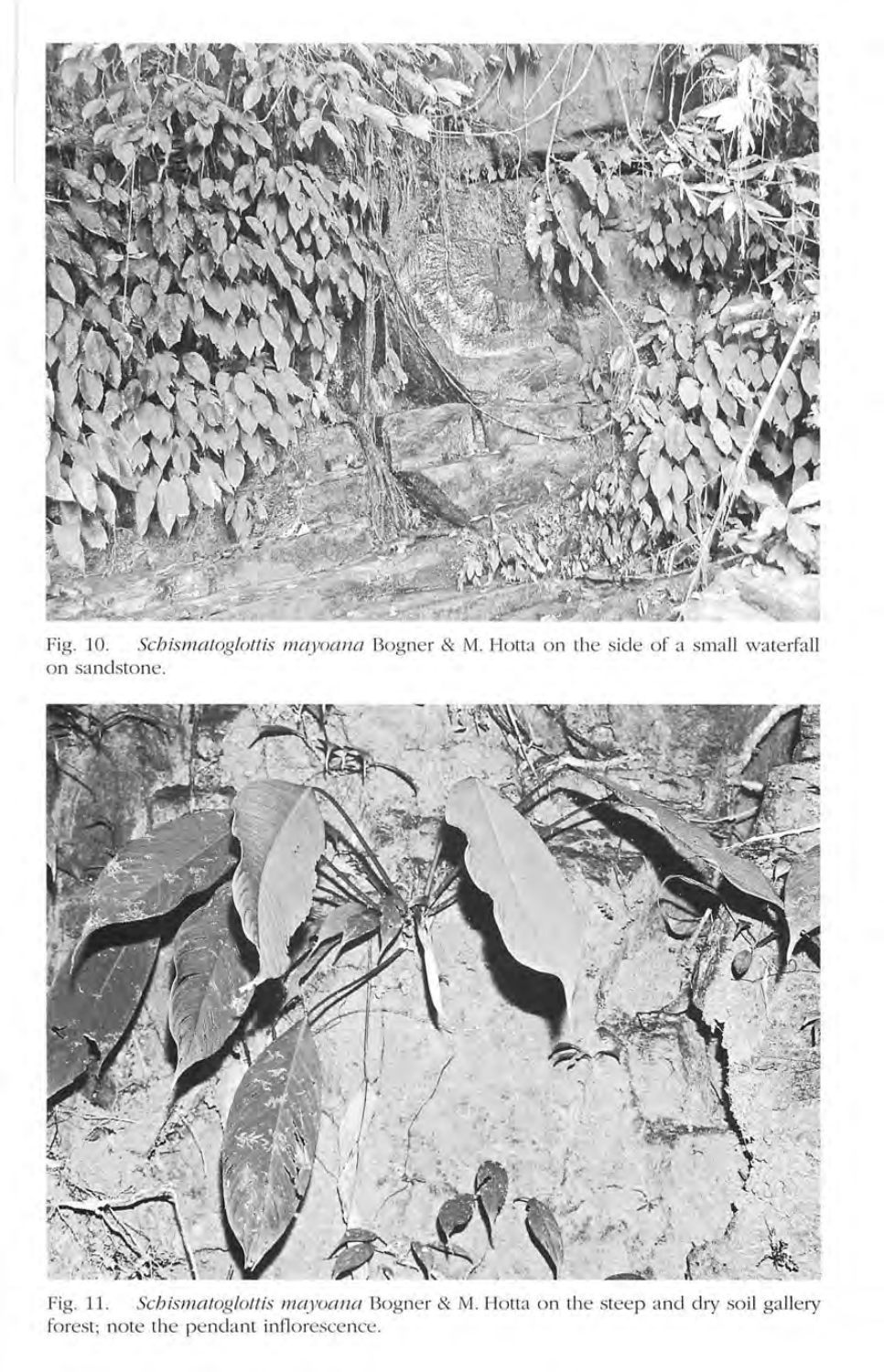

Fig. 12. Schismatoglottis multiflora Ridl. as a rheophyte on sandstones; note the glossy leaf laminae.

#### **CONCLUSIONS**

The richness of *Schismatoglottis* in Matang massif is certainly in part related to the variation in rock types and topography, which leads to a variety of soil types. It also depends on the diversity of micro habitats such as valley bottoms, hill slopes, ridge tops and stream banks. While some *Schismatoglottis* are restricted to particular habitats, others are tolerant of a range of habitats. *Schismatoglottis* in Matang are less abundant (both as individuals and species) in Kerangas (tropical heath) forest. The forest transition into mixed dipterocarp forest (MDF) is where the *Schismatoglottis* starts to flourish. At altitudes higher than 800 m *Schismatoglottis* are more-or-less absent.

#### **ACKNOWLEDGMENTS**

The collaboration and support of the Sarawak Forestry Department, notably Mohidin Rajuli, L.C.J. Julaihi & Lucy Chong. Thanks are due to Datuk Amar (Dr) Leonard Linggi Tun Jugah, Graeme Brown & Dr. Timothy Hatch of Malesiana Tropicals Sdn Bhd for their support and funding of fieldwork in Sarawak. The first author is grateful for the support provided by Faculty of Resource Science and Technology, UNlMAS. Lastly, many thanks to our students, Lee Ai Shan, Lee Mee Chea and Ooi 1m Hin who contributed valuable clata.

#### **LITERATURE CITED**

- Beccari, O. 1879. La Più piccola delle Aracee. *Bull. Soc. Tosc. Ortic.* 4: 179-18l.
- --- . 1882. *Malesia. Vol.* 1. R. Instituto Sordo-Muti, Genova.
- Engler, A. 1879. Araceae specialmente Borneensi e Papuane raccolte da O. Beccari. *Bull. Soc. Tosc. Ortic.* 4: 265-271 , 295- 302.